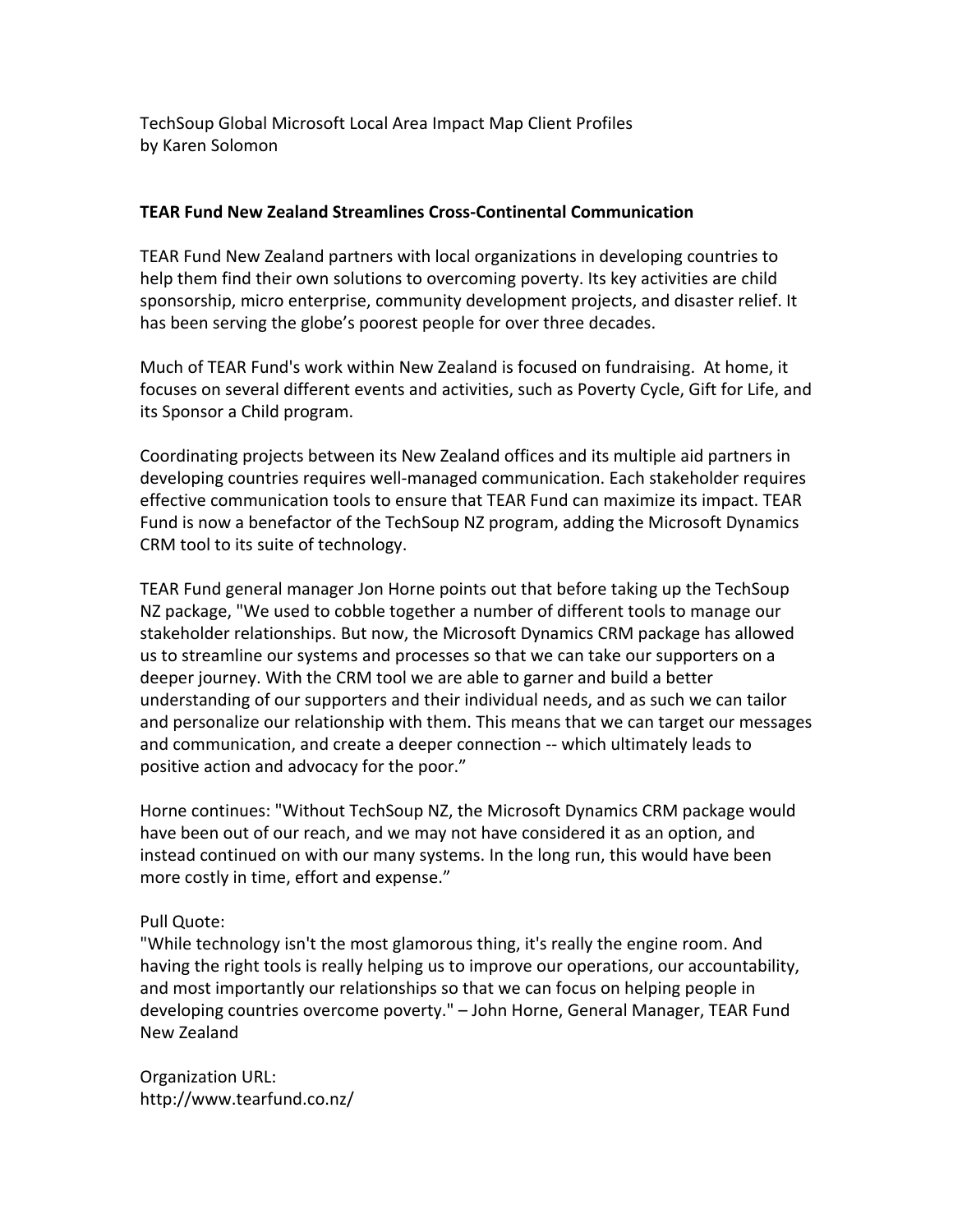## **Restart Education Takes the TechSoup Challenge For Creative Learning**

Restart Education is a partnership between the Romanian American Foundation, TechSoup, the Resource Center for Student Organizations (CROS), and Microsoft. These collaborating organizations have orchestrated The TechSoup Challenge, a prize competition designed to inspire broad creative thinking to help improve public education in Romania. The Challenge presents a unique and valuable opportunity to share and receive feedback on ideas, build communities of support, and receive a kick-start to launch a fully functional platform.

And what better way to build excitement and inspire creative thinking than a contest? Every February, enthusiastic youth gather in Bucharest at the National Museum of Contemporary Art for a 2-day "Imaginarium" to brainstorm ideas. This year they proposed 86 concepts to deepen learning. The projects were shared in an online gallery with 45,000 unique site visitors. And, a jury of eight people from Romanian education organizations reviewed the entries.

Seven finalists were selected and paired with hackers – student teams that designed web solutions tailored for each team. Every May, over 300 guests attend the awards gala where three of the projects are awarded US\$5,000 each. Winners are congratulated by the U.S. Ambassador to Romania, along with representatives of the Romanian American Foundation and Microsoft.

"The idea download has begun," says the Restart Education site, and it will continue. TechSoup and the other founding organizations will partner once again to launch a new Restart campaign in Romania. This same Challenge will also be coming soon to the Czech Republic and Slovakia.

### Pull Quote:

"The event was designed as a mixture between an unconference, a workshop, and a game with some 100 participants, mostly young people. The first session was devoted to exploring a model for the future of education... In the second session, the groups or 'tribes' brainstormed ideas for new applications to support learning. That resulted in some 169 ideas..." – Blogger Graham Attwell

Organization URL: http://www.restartedu.ro/about

# **Big Brothers and Big Sisters of Canada Gains Flexible Communication**

Efficient communication is often the backbone of any large nonprofit. This is especially true for Big Brothers and Big Sisters of Canada (BBBSC), an organization that spans more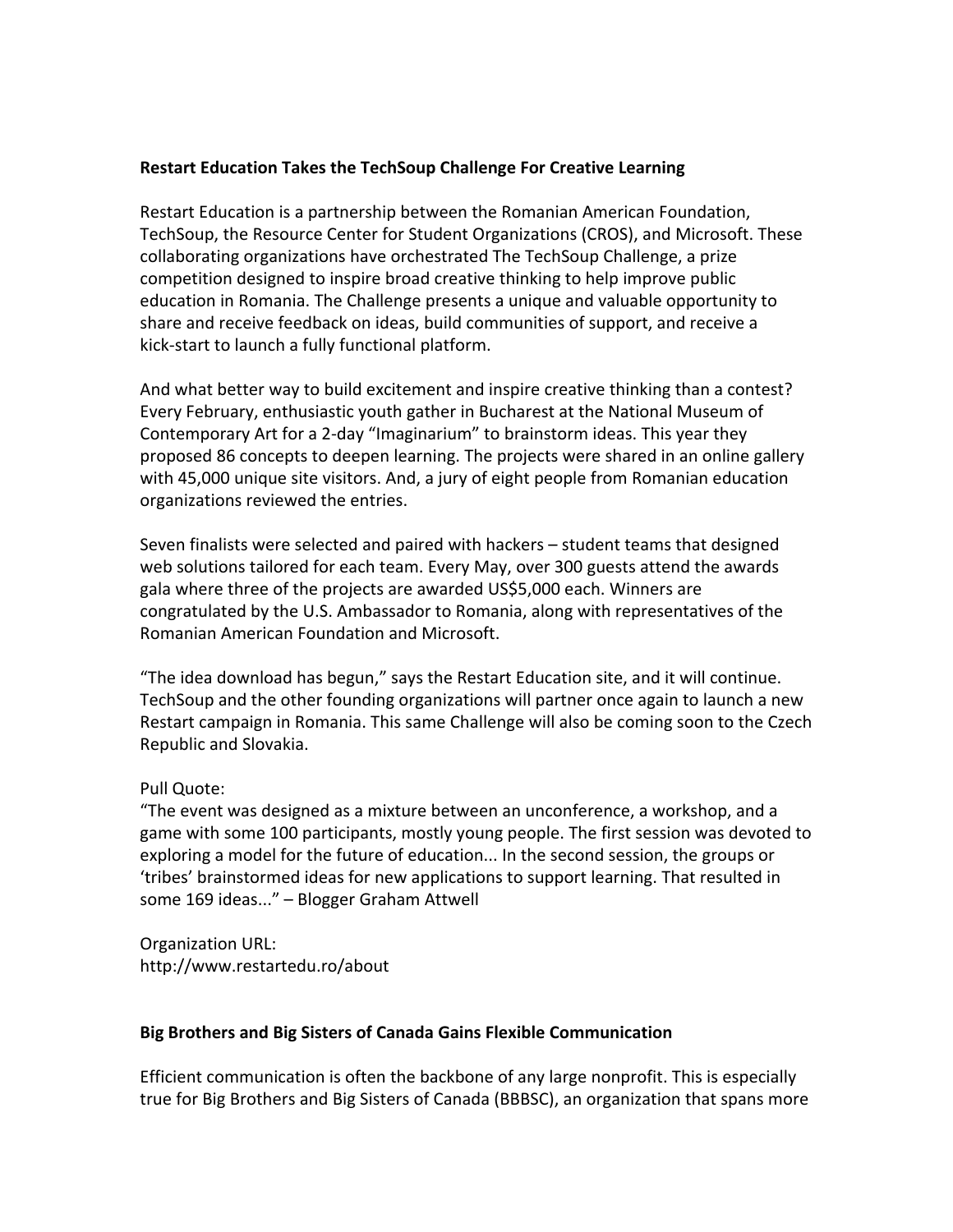than 120 agencies in 1,000 Canadian communities. Thanks to its efforts, more than 28,000 mentors are building positive relationships with more than 33,400 children and youth.

As it grew, BBBSC realized that it needed a better way to keep volunteer mentors, participants, and donors informed in the field. "Microsoft Dynamics CRM clearly met all of our needs, even if they were to shift in a dramatic fashion," says BBBSC's Dynamics CRM system manager Malcolm McAuley. "It's a very flexible, scalable, and robust system."

Recently, more than 80 of the organization's agencies adopted Microsoft Dynamics CRM, representing a user base of 745 people. "This solution allows staff to access important case information from their tablets or mobile phones," explains Leard. "This kind of flexible and immediate access is invaluable to our work."

To meet the new system's basic requirements, a number of agencies were challenged with having to simultaneously upgrade their Microsoft operating system and Office suite software. "TechSoup Canada's donation program made upgrading our system possible," says Robin Benedict, the Annapolis Valley agency's executive director. "We were able to affordably acquire Microsoft Office, Simply Accounting, and the latest version of Windows, and we are now prepared for any future CRM upgrades."

One of BBBSC's next big CRM-related ventures will be exploring if and how they can apply this technology to its donor management system and HR management. "Technology plays a key role in our day-to-day operations, and we'll forever more be reviewing how it best serves our needs," says Benedict. Together, Microsoft and TechSoup Canada are committed to supporting BBBSC on its journey.

### Pull Quote:

"Thanks to Microsoft upgrades acquired through TechSoup Canada and Dynamics CRM, all of our information is in one place. We can see in our notes what was said in the last call with a donor or mentor, which makes our customer service that much more effective and consistent." -- Jonathan Leard, Program Manager, Big Brothers and Big Sisters of Canada

Organization URL: http://www.bbbsc.ca/defaultlanguage.asp

### **Easter Seals Nebraska Moves People and Information with Microsoft MapPoint**

For more than 80 years, Easter Seals Nebraska has helped individuals with disabilities and special needs improve their physical mobility, return to work, and gain independence. The organization's transportation service line, Nebraska Mobility, relies on Microsoft MapPoint to help plan smarter, more direct routes that save time and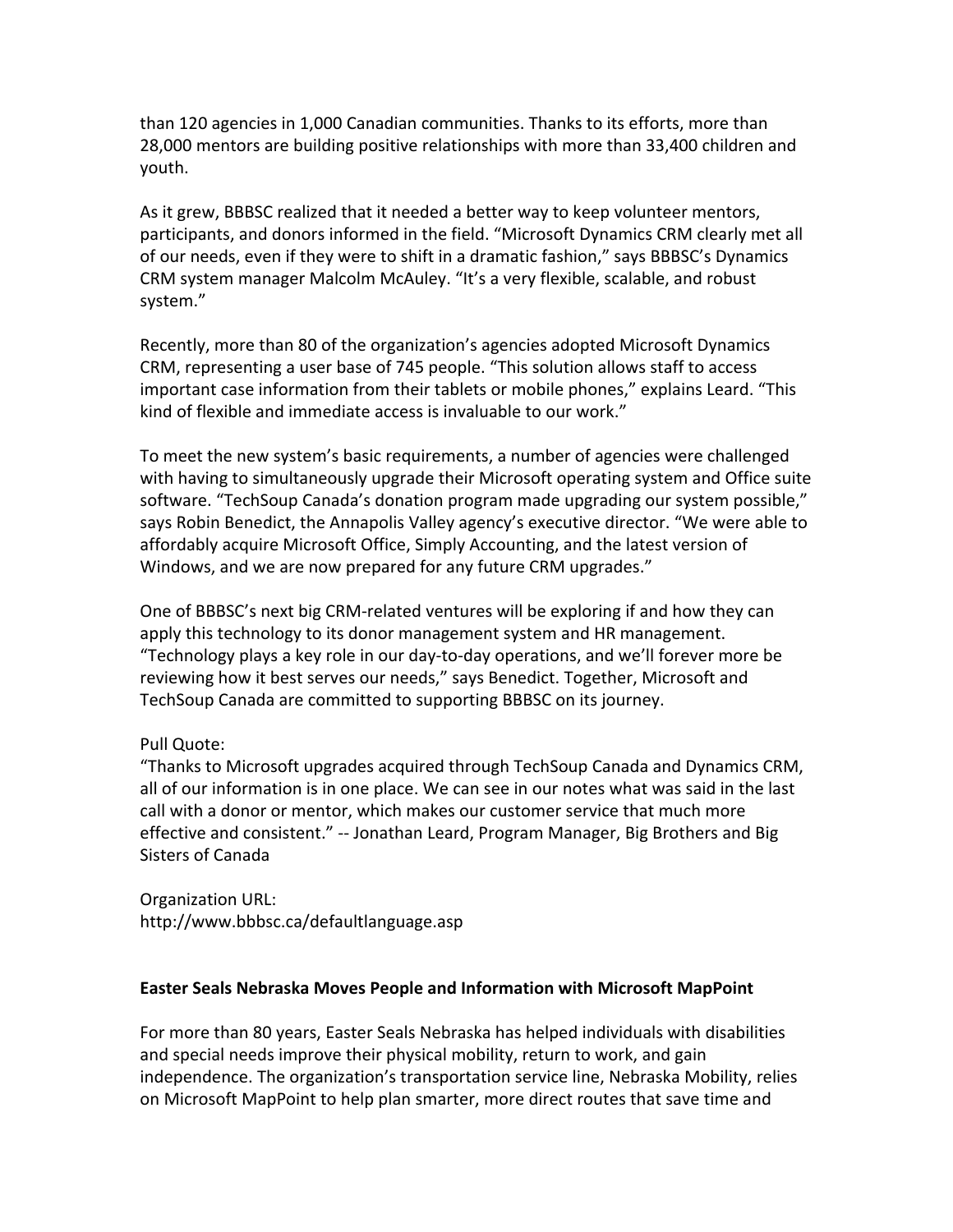money for riders, medical offices, and community and senior centers.

"We currently work with over 1,000 private and 116 public transportation providers to help make their routes more efficient as well as more affordable to the people who need them most," says Jamie Chambers, mobility administrator.

Before launching Nebraska Mobility, there was a lot of duplication in transportation services. For example, senior centers in a single neighborhood were picking up passengers with three separate buses at the same time. Now, thanks to MapPoint, one bus is scheduled to service an entire neighborhood.

Easter Seals Nebraska also benefited from Microsoft upgrades for their organization's internal administration. They used to run their organization on two operating systems, three incompatible servers, and, explains Chambers, "Half of our office is on Macs and the other half is on PCs." It was not uncommon for a staff member to send a file to someone other than its intended recipient so it could be converted into a readable or printable file. "We couldn't easily find, print, share or sometimes even open files," says Chambers. "It was more than a mess — it was a showstopper."

A new Microsoft server and the latest version of Office for both Macs and PCs, acquired through the TechSoup Donation Program, brought all staff members onto the same page.

Now, instead of troubleshooting or spending an afternoon figuring out how to open or share a file, Easter Seals employees can focus on increasing their impact. Chambers adds, "Since we are so closely constrained by time and money, this means being able to help more people in our community."

### Pull Quote:

"These donations have increased cooperation between staff, streamlined internal technology training, and provided more efficient and reliable transportation services to individuals with disabilities, seniors, and the underemployed," Jamie Chambers, Mobility Administrator, Easter Seals Nebraska

Organization URL: http://ne.easterseals.com

### **Claremont Senior Computer Club Makes Savvy Seniors the Norm**

As a young electrical engineer in the 1960s, Tom Deno worked with some of the earliest computers. By the time he retired at age 64, he was a self-proclaimed "technology geek." But he discovered that, among his peers, his tech-savvy was in the minority. His quest to share this knowledge inspired him to found the Claremont Senior Computer Club in Claremont, California, in March of 1994.